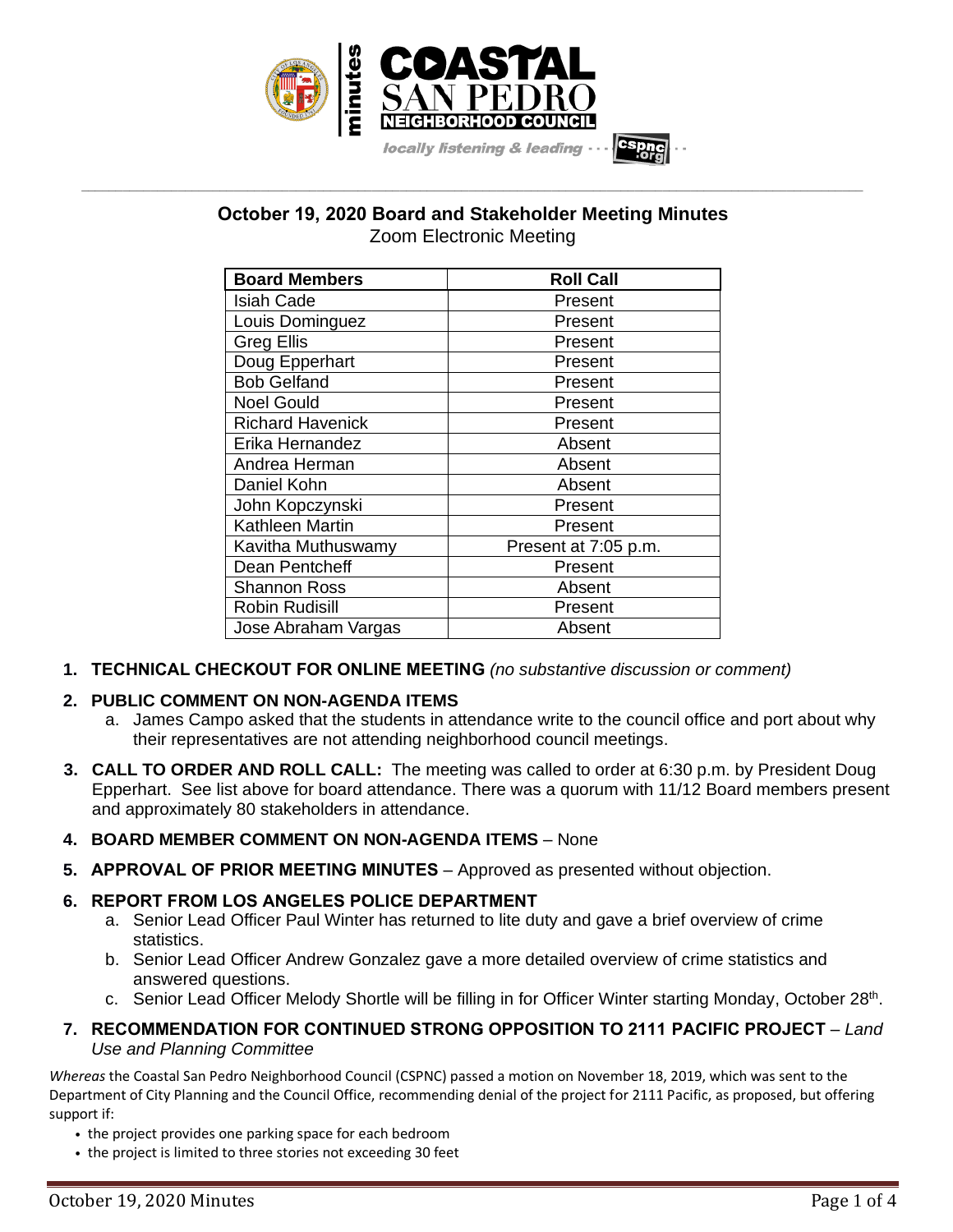- *•* the affordable housing for the project is increased to 24 units
- *•* the project is LEED certified
- *•* the project incorporates native plants into the landscape plan as per the San Pedro Urban Greening Plan
- *•* the design for the project is changed to a building design that would be compatible with the surrounding neighborhood (as opposed to being similar to comparable projects downtown);

*Whereas* none of the conditions under which the CSPNC would offer support of the project have been addressed; *Whereas* a City hearing notice has been issued for a new hearing of the project on October 28, 2020 that includes some modifications to the original project;

*Whereas* the applicant has added only 9 parking spaces, which is insufficient because the project is not on a major public transit line and does not qualify for Transit Oriented Communities (TOC) status due to insufficient public transportation; *Whereas* the retail space has been reduced;

*Whereas* the applicant has added a request to waive the loading area requirement, which would cause further congestion on the street and hazards to pedestrians;

*Whereas* the applicant has added a requested entitlement/action, pursuant to LAMC Section 11.5.14.D.5, for a Redevelopment Plan Project Compliance to permit a residential mixed-use development in a Commercial Area in the Pacific Corridor Redevelopment Plan; *Whereas* the applicant for 2111 Pacific has not provided the information requested by the Chair of the CSPNC Planning, Land Use and Transportation Committee regarding the differences in the project description and entitlement requests heard on March 12, 2020 vs. the project description and entitlement requests to be heard on October 28, 2020;

*Whereas* a Categorical Exemption from the California Environmental Quality Act (CEQA) must be denied because the project is not "consistent with the applicable general plan designation and all applicable general plan policies as well as with applicable zoning designation and regulations;"

*Whereas* a Categorical Exemption from CEQA must also be denied because the developer is "piecemealing" the cumulative impacts analyses: their two Pacific Corridor projects are being processed simultaneously, encompassing a whole action, and they must be reviewed as a package; and

*Whereas* a Categorical Exemption from CEQA must also be denied because due to San Pedro's overwhelming and well-documented Port-related environmental hazards there are "unusual circumstances" creating the reasonable possibility of significant effects; *Therefore be it Resolved, that* the Coastal San Pedro Neighborhood Council affirms its strong opposition to the project as revised and requests Council Office support of our opposition.

Motion from committee passed with 11 yes (Cade, Dominguez, Ellis, Epperhart, Gelfand, Gould, Havenick, Kopczynski, Martin, Pentcheff, and Rudisill), 0 no, 0 abstention, and 1 not yet present (Muthuswamy).

#### **8. RECOMMENDATION FOR STREET WIDENING FOR THE 2111 PACIFIC PROJECT** – *Land Use, Planning and Transportation Committee*

*Whereas* the proposed project at 2111 Pacific is within the City 's high injury network;

*Whereas* street widening would be required at the intersection of 22nd and Pacific in order to mitigate the substandard traffic conditions and the unsafe bus turning radius;

*Whereas* any street widening would impact the overall square footage of the project;

*Whereas Pacific Avenue is the major tsunami evacuation route for this part of San Pedro,*

*Therefore be it Resolved, that* the Coastal San Pedro Neighborhood Council asks that the Bureau of Engineering and the Department of Transportation require street widening at this location in the event the project is approved.

**Motion** by **Noel Gould** to amend the motion to add *Whereas Pacific Avenue is the major tsunami evacuation route for this part of San Pedro,* as noted above, second by **Richard Havenick**, and passed without objection. **Motion** from committee as amended passed with 11 yes (Cade, Dominguez, Ellis, Epperhart, Gelfand, Gould, Havenick, Kopczynski, Martin, Pentcheff, and Rudisill), 0 no, 0 abstention, and 1 not yet present (Muthuswamy).

### **9. REQUEST FOR DETAIL ON AIR QUALITY AND TRAFFIC STUDIES FOR 2111 PACIFIC CALIFORNIA ENVIRONMENTAL QUALITY ACT ANALYSIS** – *Land Use, Planning and Transportation Committee*

*Whereas* the applicant and the City have not provided the detailed information necessary in order to adequately perform the air quality and traffic studies for purposes of California Environmental Quality Act (CEQA) analysis, and the information on cubic yards of grading, required for environmental assessment, has actually been removed from the project description in the new hearing notice; *Therefore be it Resolved, that* the Coastal San Pedro Neighborhood Council urges City Planning to require that the applicant provide the detailed information for grading, soil export and hauling routes and update the air quality and traffic studies for the required environmental assessment.

Motion from committee passed with 12 yes (Cade, Dominguez, Ellis, Epperhart, Gelfand, Gould, Havenick, Kopczynski, Martin, Muthuswamy, Pentcheff, and Rudisill), 0 no, and 0 abstention.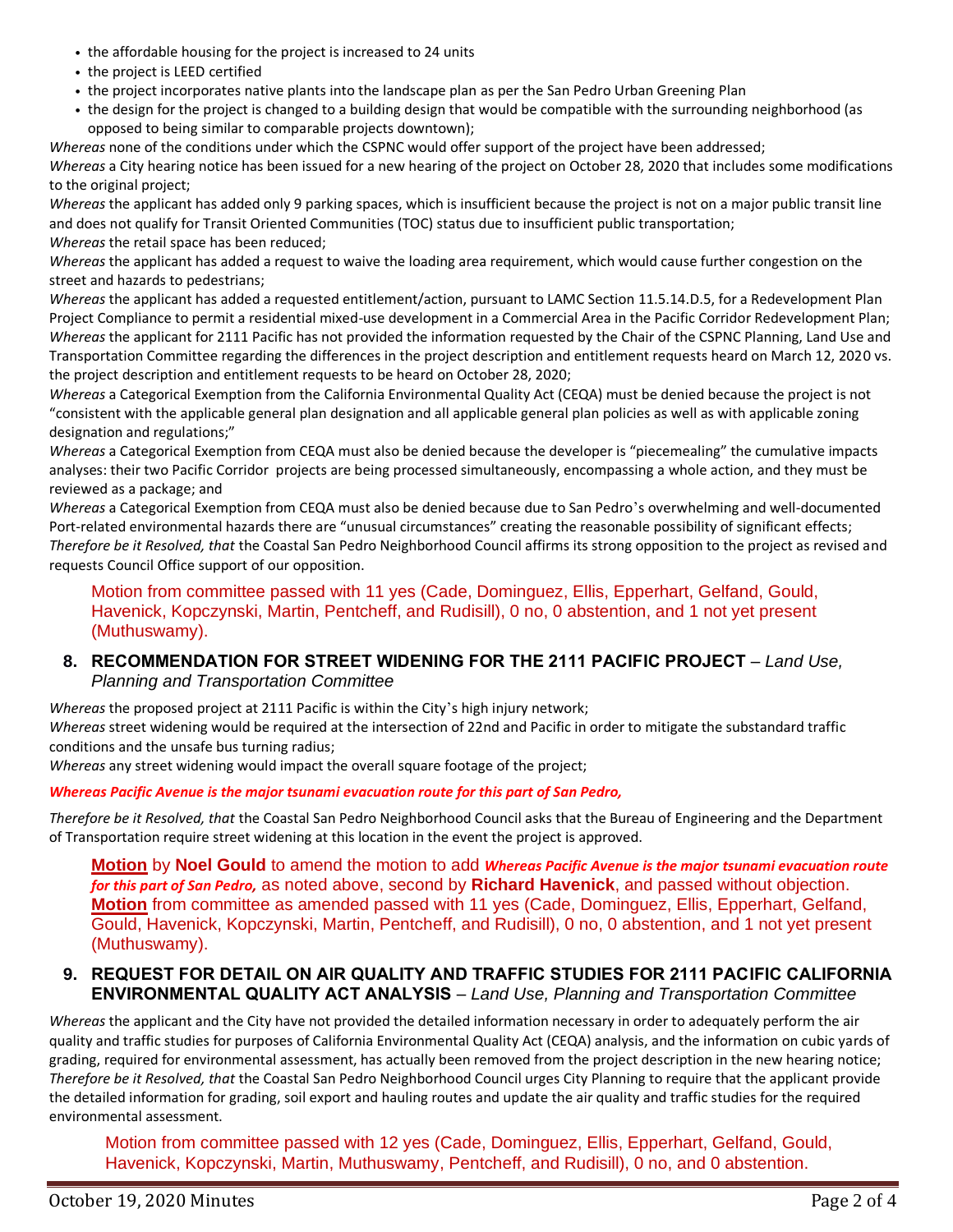# **10. MOTION TO ADDRESS STREET RACING AND LOUD MOTORCYCLES** – *Land Use, Planning and*

## *Transportation Committee*

*Whereas* a new application was filed on August 25, 2020 for the project at 1309 Pacific that states "proposed mixed use development in the commercial designated area of the Pacific Corridor Redevelopment Plan Area";

*Whereas* the detail of the new application submitted for the project refers to the project as both mixed use and residential; *Whereas* without a clear, correct definition of the project and which entitlements are being requested, the planning process, including the pending appeal to the City Council, must be put on hold until the project description is clarified **and corrected**; *Therefore be it Resolved, that* the Coastal San Pedro Neighborhood Council requests, by no later than October 26, 2020:

- 1. all detailed information and documents reviewed by City Planning in conjunction with the new application, including documents showing review and compliance with the Pacific Corridor Redevelopment Plan requirements,
- 2. all information and written documentation on changes, if any, to the long-standing Redevelopment Plan compliance process, and
- 3. confirmation that while the Pacific Corridor Redevelopment Plan, the San Pedro Community Plan, and the San Pedro Community Plan Implementation Overlay District have been designed to work synergistically for the good of the community, when one is more restrictive that the others, the more restrictive plan governs, and
- 4. an explanation and clarification, along with a correction of all hearing notices and application documents, regarding whether the project is mixed use or residential.

### *Council file 20-0680.*

**Motion** by **Noel Gould** to amend the motion to add **and corrected**; as noted above, second by **Richard Havenick**, and passed without objection.

**Motion** from committee as amended passed with 12 yes (Cade, Dominguez, Ellis, Epperhart, Gelfand, Gould, Havenick, Kopczynski, Martin, Muthuswamy, Pentcheff, and Rudisill), 0 no, and 0 abstention.

## **11. NEIGHBORHOOD COUNCIL ELECTION INFORMATION WORKSHEET** – *Administrative Operations Committee*

*Resolved,* the Coastal San Pedro Neighborhood Council approves and submits the attached Election Information Worksheet for the upcoming 2021 Neighborhood Council elections.

Motion from committee passed with 11 yes (Cade, Dominguez, Ellis, Epperhart, Gelfand, Gould, Havenick, Kopczynski, Martin, Pentcheff, and Rudisill), 0 no, 0 abstention, and 1 out of room (Muthuswamy).

# **12. COMMENT ON CITYWIDE COMPREHENSIVE CARE+ CLEANUPS**

*Whereas,* comprehensive CARE+ Cleanups citywide may pose a transmission risk of COVID-19 through homeless populations; *Resolved,* an expansion of the comprehensive cleanup program must take into account the situation involving the current COVID-19 pandemic and the potential negative effect on homeless populations these cleanups may pose. *Council File 20-0147.*

# *[Referred to Homelessness Committee]*

# **13. COMMITTEE REPORTS**

- a. Administrative Operations Committee Chair Dean Pentcheff No new information
- b. Communications Committee Chair Shannon Ross Not present
- c. Emergency Preparedness and Public Safety Committee Chair Bob Gelfand
	- i. Citywide Emergency Preparedness Alliance meets this Saturday, October 24, 2020.
	- ii. The epidemic gave people some idea that they need to be prepared.
- d. Parks and Coastline Committee Chair Noel Gould
	- i. The next meeting will be on Wednesday, November  $4<sup>th</sup>$  at 6:30 p.m.
- e. Sunken City Ad Hoc Committee Chair Noel Gould
	- i. The next meeting will be on Wednesday, November  $4<sup>th</sup>$  at 6:30 p.m.
- f. Environment and Sustainability Committee Chair Richard Havenick
	- i. The Northwest San Pedro Neighborhood Council's Sustainability Committee will be discussing Rancho LPG at its Thursday, October 29<sup>th</sup> meeting.
	- ii. The Emissions Inventories from both ports has been released. Container traffic is down 10% and accordingly pollutants are down 4-5%.
	- iii. The next meeting will be  $2^{nd}$  Tuesday of the month.
- g. Homelessness Committee Chair Kathleen Martin No new information
- h. Port Committee Chair Louis Dominguez No new information